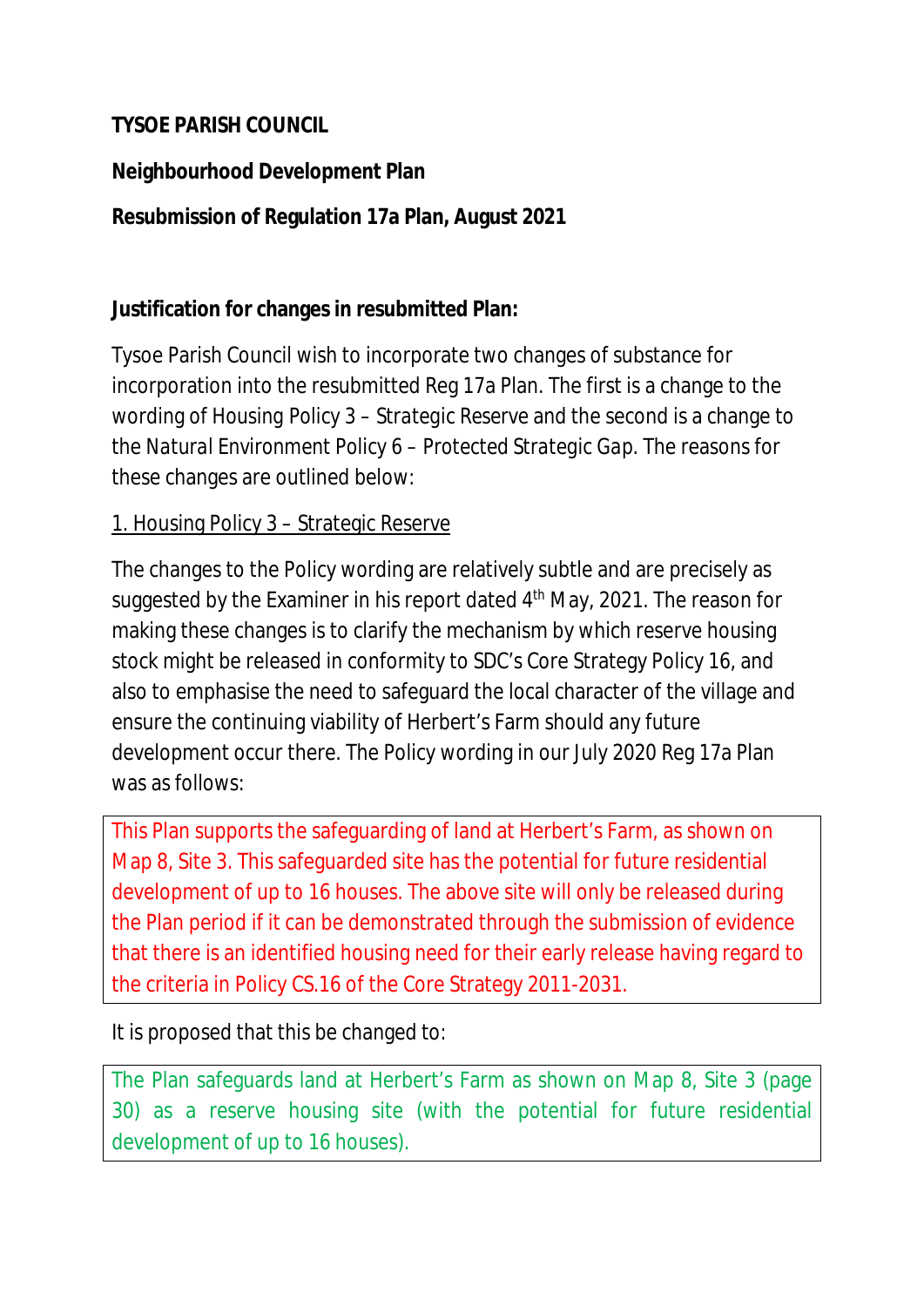The safeguarded site will only be released during the Plan period if it can be demonstrated through the submission of evidence that there is an identified housing need for its early release having regard to the criteria in Policy CS.16 of the Core Strategy 2011-2031

It is also proposed that the final 4 sentences of paragraph 6.4.0.1 be replaced with the following wording:

The development of the site will need to incorporate a satisfactory and safe vehicular access. It will also need to address a series of issues relating to heritage assets in this part of the village. These matters have been addressed in the District Council's Heritage Impacts Assessment report of potential reserve sites in the District. In this context the Parish Council considers that any harm can be ameliorated by sympathetic design and careful use of materials. Moreover, any potential development of the site could be undertaken without affecting the future functioning and viability of the working farm itself as development is only anticipated on a small area fronting Saddledon Street. In this context the existing farm buildings could be relocated elsewhere on the wider farm holding.

These changes were recommended by the Examiner and the Parish Council has no objection to incorporating them in the re-drafted Plan. The Parish Council does not believe that the proposed changes have any material bearing on the efficacy or meaning of the Policy or its explanation.

# 2. Natural Environment Policy 6 – Protected Strategic Gap

The reasons for the amendments here are to follow the recommendations of the independent Examiner, firstly to re-name the 'Strategic Gap' as a 'Settlement Gap', and secondly to redefine the area covered by this term. The Parish Council felt it necessary to define by wording what was intended by a 'Settlement Gap'. That said, in this wording the Parish Council also wished to emphasise the need to prevent coalescence between the two settlements of Lower Tysoe and Upper Tysoe in both north/south and north-west/south-east directions.

The Parish Council believes that there is a clear and imminent danger of such coalescence taking place. Indeed the proposed development that the Examiner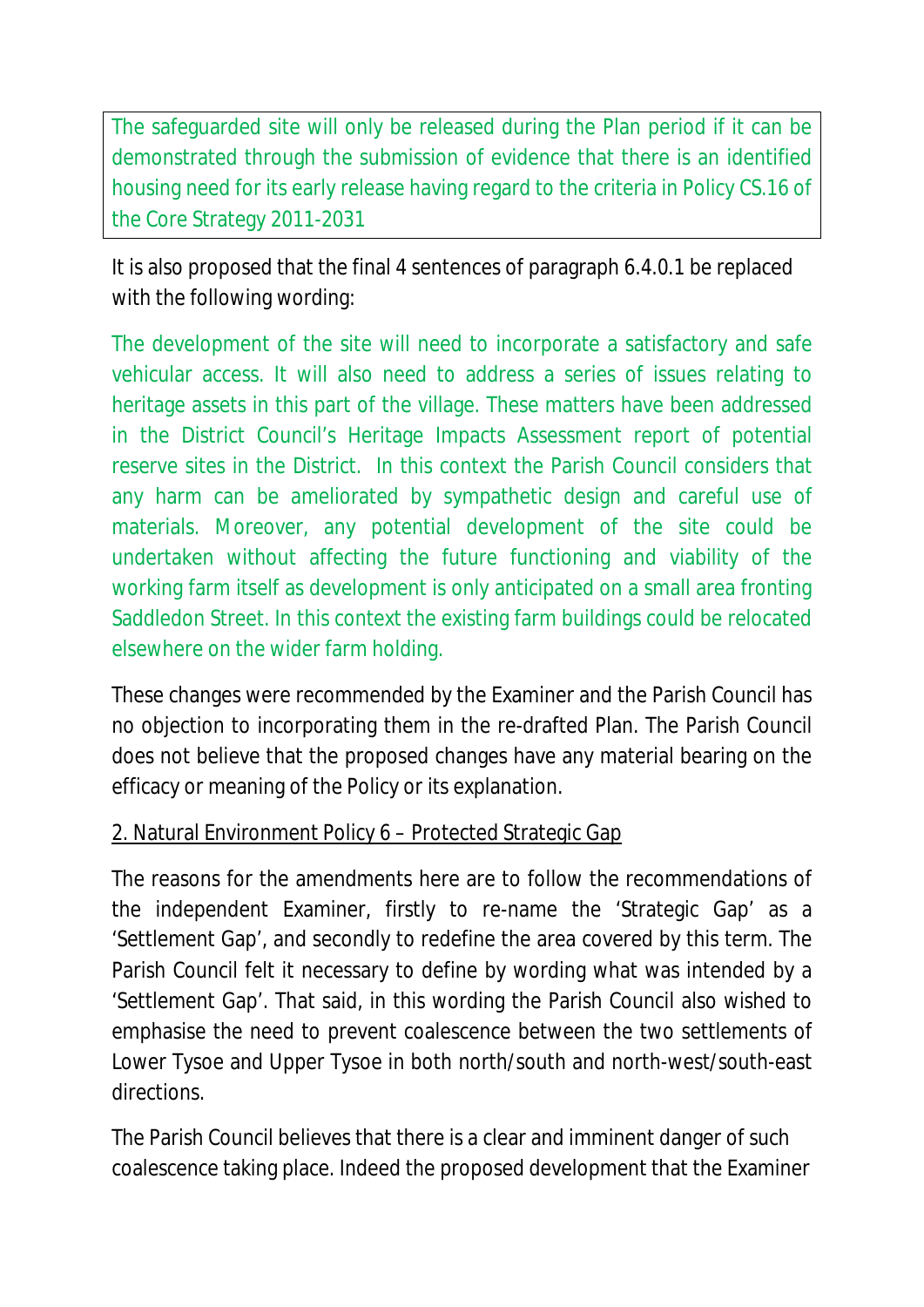referred to in his report, included in Loxton Development's representation, is clear evidence of such intentions.

The Parish Council has a clear obligation to represent the wishes of residents and those wishes have been clearly stated for many years and through several full consultations – residents want the land between the settlements of Lower and Middle Tysoe protected from any sort of development that would impinge on the existing open countryside nature of that land.

The Parish Council believes that the proposed Policy wording with the addition of the clarifying paragraph (new 8.7.0.2) provides the protection sought by residents. The deletion of the map was originally suggested by the same Examiner in his report on the Reg 16 Plan in February 2020.

It is proposed that the Policy wording be changed from:

# **Natural Environment Policy 6 – Protected Strategic Gap**

Development proposals should ensure the retention of the open character of the countryside between Middle Tysoe and Lower Tysoe

Proposals for the re-use of rural buildings, agricultural and forestry-related development, playing fields, other open land uses and minor extensions to existing dwellings in the area between the two settlements off Tysoe Road will be supported where they would preserve the separation between the two settlements and retain their individual character and appearance.

To:

# Natural Environment Policy 6 – Protected Settlement Gap

Development proposals should ensure the retention of the historic open character of the countryside between Middle Tysoe and Lower Tysoe. Proposals for the re-use of rural buildings, agricultural and forestry-related development, playing fields, other open land uses and minor extensions to existing dwellings in the area between the two settlements off Tysoe Road will be supported where they would preserve the separation between the two settlements and retain their individual and distinct character and appearance.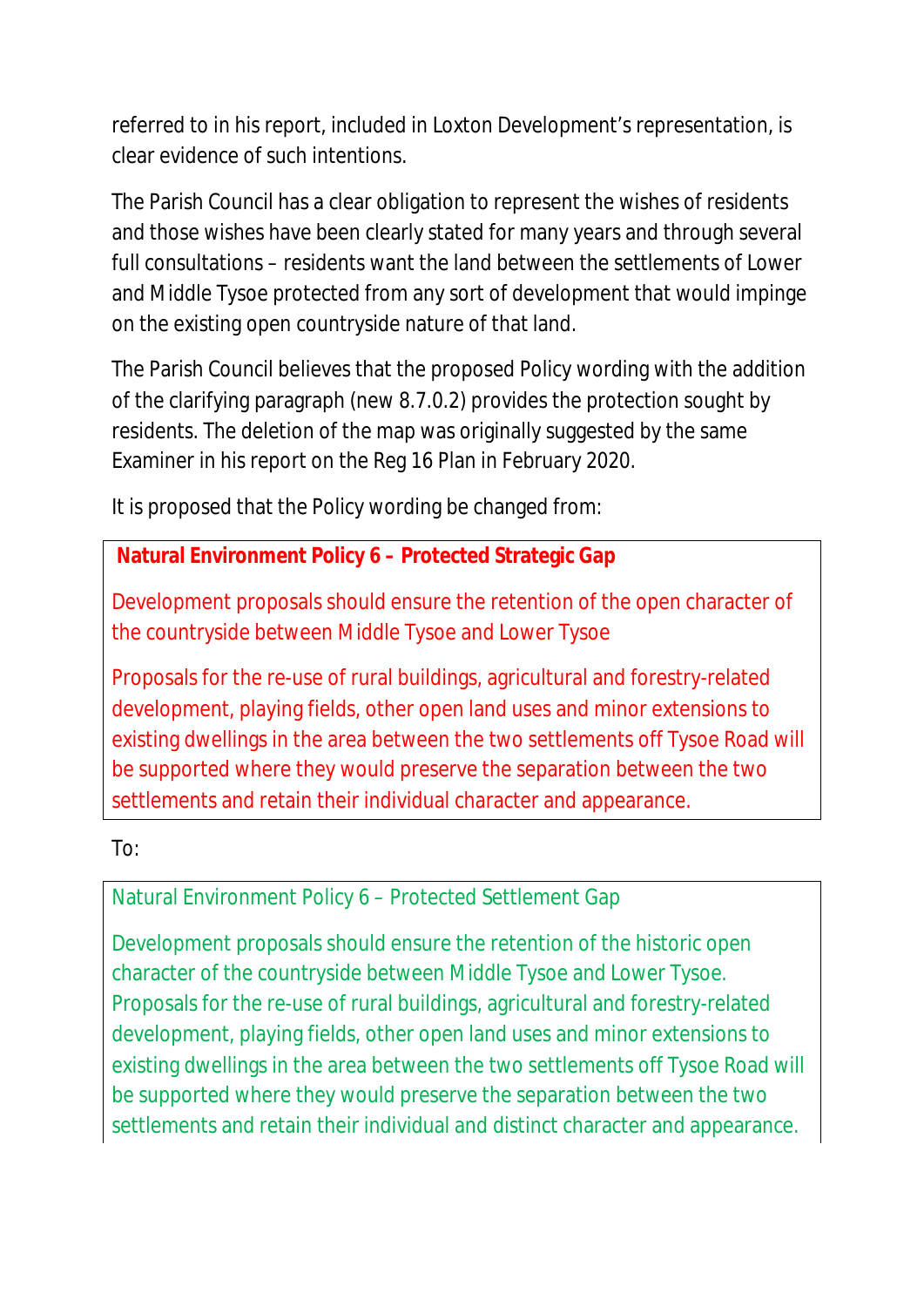Other forms of development not specifically listed in this policy will not be supported within the open countryside between the two settlements.

In addition the Parish Council is proposing to include within the Explanation of the policy an additional paragraph, 8.7.0.2 as follows:

8.7.0.2 To clarify what is meant by "coalescence" – this policy seeks to prevent any further diminution of the open countryside gap between the two settlements whether that be along Tysoe Road or across the open countryside between Middle Tysoe and the western extent of Lower Tysoe on Lane End.

With the inclusion of these changes the Parish Council believes that the illustration of the Gap on Map 8, the Proposals Map, would be superfluous and it is therefore proposed that this be deleted from the map.

### **Other changes**

A small number of other changes are incorporated in the re-submitted Plan. These are largely small corrections or typographical changes, none of which are germane to the policies within the Plan.

### **Consultation and discussion**

In his February 2020 report the Examiner expressed the view that:

*"It is clear that consultation has been an important element of the Plan's production. Advice on the neighbourhood planning process has been made available to the community in a positive and direct way by those responsible for the Plan's preparation.*

*From all the evidence provided to me as part of the examination, I can see that the Plan has promoted an inclusive approach to seeking opinions of all concerned throughout the process"*

This approach has not changed and has only been limited by the restrictions placed on public meetings by the Covid pandemic. Despite these restrictions the Parish Council has continued to meet virtually on Zoom with public